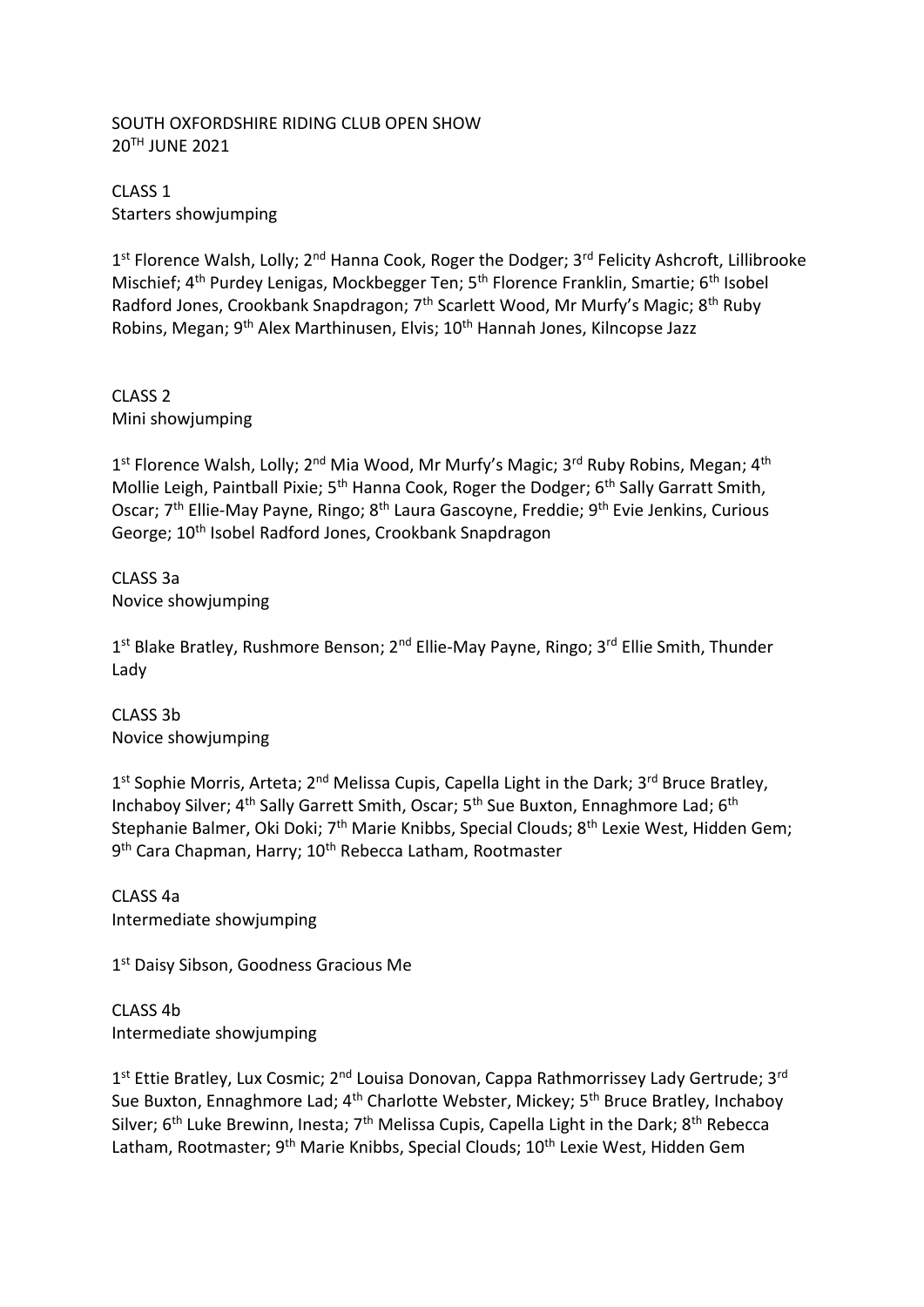CLASS 5 Small Open showjumping

1<sup>st</sup> Samantha Newell, Music Man; 2<sup>nd</sup> Tabitha Palmer Savage, Crosstown Shadow; 3<sup>rd</sup> Nicole Biggs, Louis: 4<sup>th</sup> Tatiana Sandman, Killarton Moonlight; 5<sup>th</sup> Louisa Donovan, Cappa Rathmorrissey Lady Gertrude

CLASS 6 Open showjumping

1<sup>st</sup> Samantha Newell, Music Man; 2<sup>nd</sup> Nicole Biggs, Louis; 3<sup>rd</sup> Louisa Donovan, Rathmorrissey Helium

CLASS 7 Cross Pole jumping

1<sup>st</sup> Rebecca Lee, Firle Gideon; 2<sup>nd</sup> Eloise Aitken, Winnie; 3<sup>rd</sup> Grace Ruffy, Shye; 4<sup>th</sup> Florence Franklin, Smartie; 5<sup>th</sup> Jack Williams Jones, Dinky; 6<sup>th</sup> Poppy Rose Johnson, Lilly; 7<sup>th</sup> Jack Lawrence, Dunamon; 8<sup>th</sup> Sophie Everett, Golden Girl; 9<sup>th</sup> Porsche Salisbury Neale, Suzie; 10<sup>th</sup> Phoebe Bowett, Pixel

CLASS 8 Itsy Bitsy jumping

1<sup>st</sup> Jenna Elliott, Poppy; 2<sup>nd</sup> Grace Ruffy, Shye; 3<sup>rd</sup> Lizzie Dilley, Miss Dior; 4<sup>th</sup> Florence Brinkworth, Monalaw Heulwen; 5<sup>th</sup> Bobby Bennett, Ravensroost Skylark; 6<sup>th</sup> Porsche Salisbury Neale, Suzie; 7<sup>th</sup> Henry Taylor, Rosie; 8<sup>th</sup> Millie May Prater, Josh; 9<sup>th</sup> Dylan Flannagan, Pippie; 10<sup>th</sup> Leah Swift, Olanmill Nimrod

CLASS 9 Run & Ride

1<sup>st</sup> Georgina Cooper, Little Treasure; 2<sup>nd</sup> Stan Ashcroft, Kevin; 3<sup>rd</sup> Gracie Seedel Tripp, Ben; 4<sup>th</sup> Millie May Prater, Josh; 5<sup>th</sup> Florence Brinkworth, Hue; 6<sup>th</sup> Dylan Flanagan, Pippy; 7<sup>th</sup> Ottilie Williams, Scotscraig Lindsay; 8<sup>th</sup> Bethan Hill, Maxy; 9<sup>th</sup> Alice Howes, Frostie; 10<sup>th</sup> Elsa Flanagan, Duke

CLASS 10 Tidgy Widgy jumping

1<sup>st</sup> Millie May Prater, Josh; 2<sup>nd</sup> Georgina Cooper, Little Treasure; 3<sup>rd</sup> Lizzie Dilley, Miss Dior; 4<sup>th</sup> Chloe Harrigan, Francesca; 5<sup>th</sup> Elsa Flanagan, Duke; 6<sup>th</sup> Sophie Shuttleworth, Poppy; 7<sup>th</sup> Ella Bracklik, Thunder; 8<sup>th</sup> Cecillia Aitke, Panka; 9<sup>th</sup> Ottilie Williams, Scotscraig Lindsey; 10<sup>th</sup> Jessie Taylor, Bay Bambino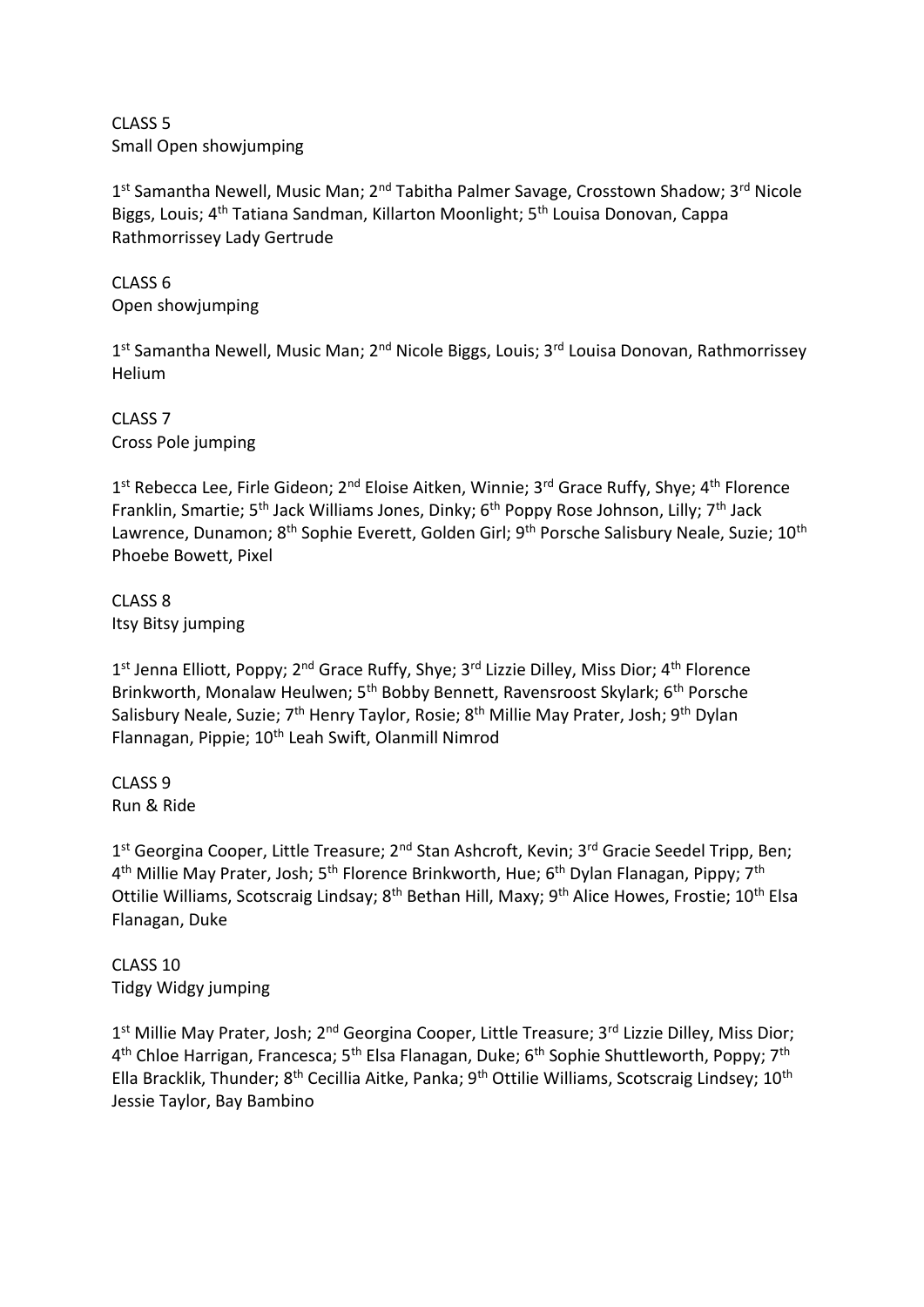CLASS 11 50cm jumping

1<sup>st</sup> Jessica Lindsey, Treflan Sibrwd; 2<sup>nd</sup> Lizzie Dilley, Miss Dior; 3<sup>rd</sup> Chloe Harrigan, Francesca; 4<sup>th</sup> Cecillia Aitken, Panka; 5<sup>th</sup> Jenna Elliott, Poppy; 6<sup>th</sup> Elsa Flanagan, Pippy; 7<sup>th</sup> Ottilie Williams, Scotscraig Lindsay; 8<sup>th</sup> Cecillia Aitken, Lady; 9<sup>th</sup> Jessie Taylor, Bay Bambino

CLASS 12a Handy Pony (Lead Rein)

1<sup>st</sup> Poppy Rose Johnson, Lilly; 2<sup>nd</sup> Grace Ruffy, Skye; 3<sup>rd</sup> Kelly Bater, Chelsea Girl; 4<sup>th</sup> Thomas Dickens, Puzzle; 5<sup>th</sup> Thomas Rendle, Blue; 6<sup>th</sup> Imogen Bater, Chelsea Girl

CLASS 12b Handy Pony

1<sup>st</sup> Bethany Hill, Maxie; 2<sup>nd</sup> Bruce Brackley, Christian; 3<sup>rd</sup> Blake Brackley, Benji; 4<sup>th</sup> Chloe Harrigan, Francesca; 5<sup>th</sup> Lorna Hove, Skye; 6<sup>th</sup> Maddie Todd, Frostie

CLASS 13 Fancy Dress

1<sup>st</sup> Imo White, Scarlet Spitfire; 2<sup>nd</sup> Holly Dyer, The Wallston Boy; 3<sup>rd</sup> Tilly Braclik, Kumquat; 4<sup>th</sup> Claudia Armitage, Weatheroak Rocky; 5<sup>th</sup> Rhys Woodall, Freddie; 6<sup>th</sup> Florence Page, Maxi; 7<sup>th</sup> Noah Smith, Nessie; 8<sup>th</sup> Ottilie Williams, Scottscraig Lindsay; 9<sup>th</sup> Thomas Dickins, Oakwood Puzzle; 10<sup>th</sup> Otis Flanagan, Duke;  $11<sup>th</sup>$  = Thomas Rendall, Blue and Spiderman

CLASS 14 Novice lead rein

1<sup>st</sup> Elodie Wines, Chagford Leon; 2<sup>nd</sup> Mia McIlroy, Cayberry Heatwave; 3<sup>rd</sup> Alyvia Sayles, Treacle; 4<sup>th</sup> Phoebe Bowett, Pixel; 5<sup>th</sup> Imogen Bater, Chelsea Girl; 6<sup>th</sup> Poppy Cullum, Corstan Prince Charming; 7<sup>th</sup> Jasmine Salisbury Neale, Suzie; 8<sup>th</sup> Savannah Brewster, Churchwood Melody

CLASS 15 Young Handler

1<sup>st</sup> Isla Hunter, Deanshill Fascination; 2<sup>nd</sup> Olivia Morgan Griffin, The Wallston Boy; 3<sup>rd</sup> Leo Wall, Hilin Montana; 4<sup>th</sup> Finbarr O'Donoghue, Tysilio FFinan; 5<sup>th</sup> Kyra Stokes, Harper; 6<sup>th</sup> Poppy Cullum, Corstan Prince Charming; 7<sup>th</sup> Mia McIlroy, Cayberry Heatwave; 8<sup>th</sup> Alyvia Sayles, Treacle

CLASS 16 Prettiest Mare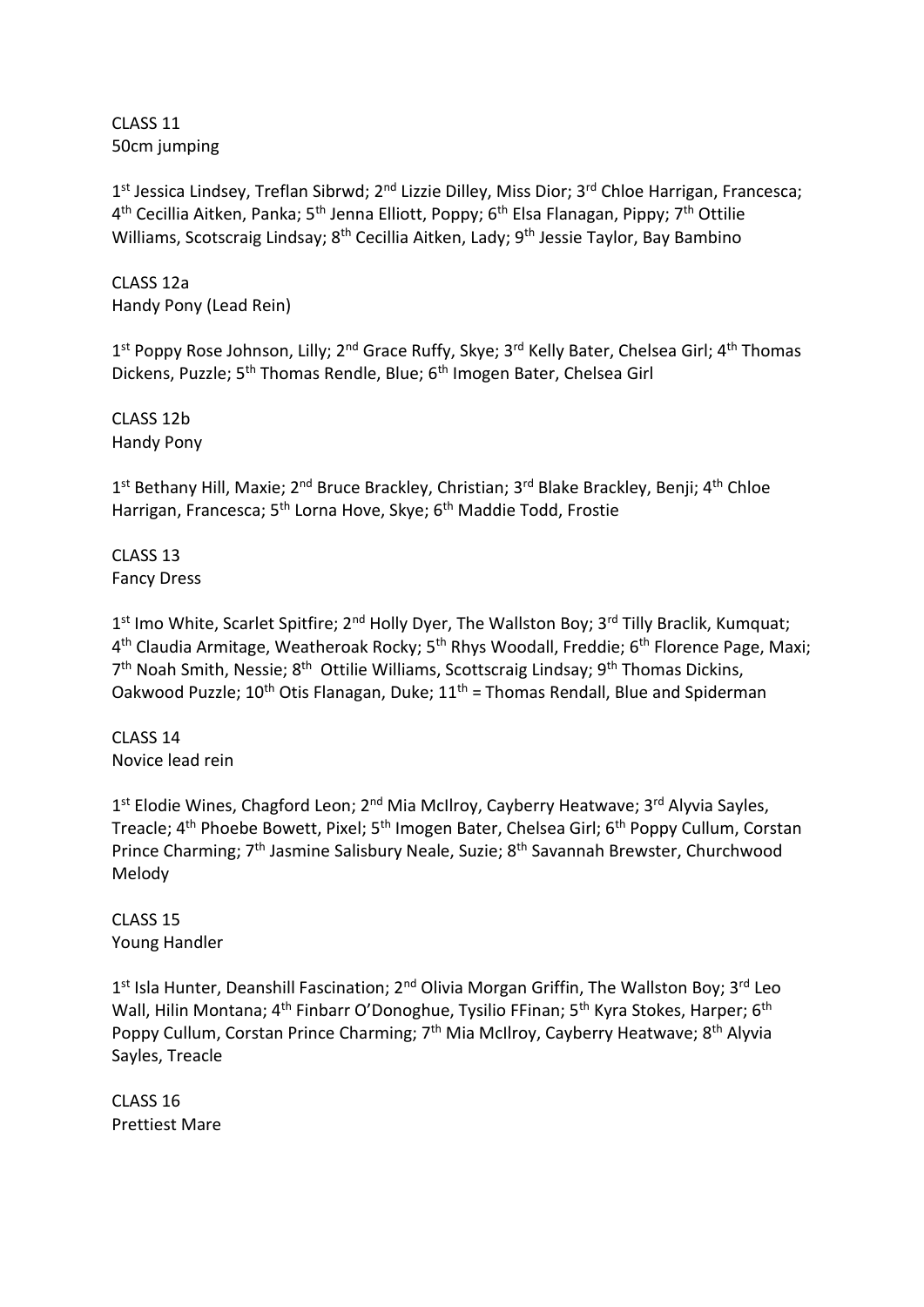1<sup>st</sup> Jenna Elliott, Poppy; 2<sup>nd</sup> Chloe Harrigan, Francesca; 3<sup>rd</sup> Isla Hunter, Deanhills Fascination; 4<sup>th</sup> Lara Allan, Kizzie; 5<sup>th</sup> Isla Crowther Birch, Pixel; 6<sup>th</sup> Isla De Wolf, Belle; 7<sup>th</sup> Willa Axe, Cobweb; 8th Isla Allen, Ravensroost Sparkle

CLASS 17 Handsome Gelding

Under 16

1<sup>st</sup> Finbarr O'Donaghue, Tysilio Ffinan; 2<sup>nd</sup> Millie May Ponting, Rhoson Amadeus; 3<sup>rd</sup> Poppy Cullum, Corston Prince Charming; 4<sup>th</sup> Mia McIlory, Cayberry Heatwave; 5<sup>th</sup> Leo Wall, Hilin Montana; 6<sup>th</sup> Honey Gregan, Ready Freddie Go; 7<sup>th</sup> Lyla Elliot, Treacle; 8<sup>th</sup> Fleur Salbany, Castleside Jiminy Cricket

16+

1<sup>st</sup> Charlotte Wall, Vinnie; 2<sup>nd</sup> Brooke Stringer, Burst My Bubble; 3<sup>rd</sup> Lillian Shones Williams, Bailey; 4<sup>th</sup> Jo Pearce, Fox; 5<sup>th</sup> Florence Page, Maxi

CLASS 18 Best Thelwell Type

1<sup>st</sup> Bethan Hill, Maxi; 2<sup>nd</sup> Gracie Seedel Tripp, Ben

CLASS 19 Beginners Working Hunter

1<sup>st</sup> Verity Townrow, Felledge Ash; 2<sup>nd</sup> Demi Nicole Appleton, Taincwn Xfactor; 3<sup>rd</sup> Olivia Randall, Wyefield Honeydew; 4<sup>th</sup> Cecillia Aitkin, Lady; 5<sup>th</sup> Belle Necker, Hayesford Joseph; 6<sup>th</sup> Ava Dunham Scott, Misty; 7<sup>th</sup> Georgina Cooper, Little Treasure; 8<sup>th</sup> Rebecca Rowell, Bella

CLASS 20 M&M Working Hunter

1<sup>st</sup> Demi Nicole Appleton, Taincwm Xfactor; 2<sup>nd</sup> Isobel Radford Jones, Uiterwaarden First Edition; 3<sup>rd</sup> Olivia Randall, Wyefield Honey Dew; 4<sup>th</sup> Charlie Harper, Stourton Boswell Brown; 5<sup>th</sup> Cecilia Aitken, Lady; 6<sup>th</sup> Lucy Cook, Lemons Dazzler; 7<sup>th</sup> Lizzie Greenwood Hughes, Blue Cross Wispa

CLASS 21 Working Hunter Pony

1<sup>st</sup> Blake Bratley, Rushmore Benson; 2<sup>nd</sup> Tatiana Sandmann, Kiltarton Moonlight; 3<sup>rd</sup> Amy Matthews, Homefields Zebedee

CLASS 22 Novice Working Hunter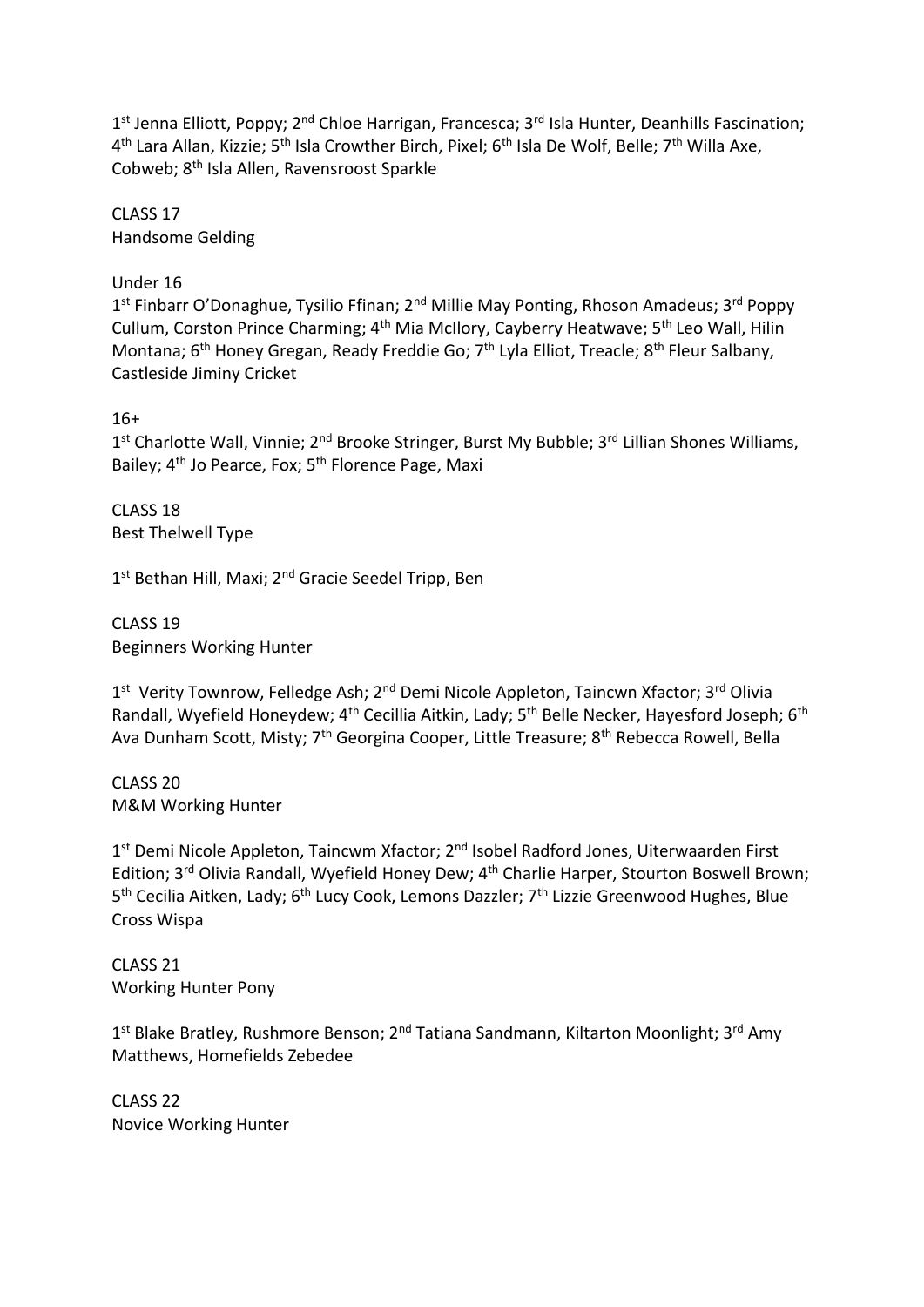1<sup>st</sup> Laura Gascoyne, Ferdie; 2<sup>nd</sup> Samantha Bracey, Equisite D; 3<sup>rd</sup> Tracey Annison, Pint Size Golddigger; 4th Angela Huxley, Monty

CLASS 23 Working Hunter Horse/Cob

1<sup>st</sup> Dora Dabliz, Knightsbridge; 2<sup>nd</sup> Hannah Bishop, Annacotty; 3<sup>rd</sup> Samantha Bracey, Equisite D; 4th Andrew Potter, Oscar

CLASS 24 Ridden Hunter

1<sup>st</sup> Hannah Bishop, Annacotty; 2<sup>nd</sup> Amy Allen, Sunny Bill; 3<sup>rd</sup> Samantha Bracey, Equisite D; 4<sup>th</sup> Jessica Parker, Scooby-Doo; 5<sup>th</sup> Sam Tanner, Cotswold Manor Cadbury; 6<sup>th</sup> Rebecca Rowell. Bella

CLASS 25 Event Horse

1<sup>st</sup> Juliet Pascall, Elmhurst Raffles; 2<sup>nd</sup> Amanda Plumridge, Sid Sweeney; 3<sup>rd</sup> Clara Smith, Liberation Phin; 4<sup>th</sup> Luke Brewin, Iniesta; 5<sup>th</sup> Connie May Plumridge, Robsdelight; 6<sup>th</sup> Pheobe Matthews, Casper

**MORNING CHAMPIONSHIP CHAMPION – Demi Nicole Appleton – Taincwm Xfactor RESERVE – Verity Townrow – Felledge Ash**

**AFTERNOON CHAMPIONSHIP CHAMPION – Hannah Bishop – Annacotty RESERVE – Juliet Pascall – Elmhurst Raffles**

CLASS 26 In Hand Youngstock

1<sup>st</sup> Simon Ellis, Lingardswood Fizzickle; 2<sup>nd</sup> Linda Newell, Rose Petal; 3<sup>rd</sup> Charlie Harper, Quantocks Best Kept Secret; 4<sup>th</sup> Tom Clark, Laurtom Rampage; 5<sup>th</sup> Paula Lindsay, Abbeyvale Gold Digger; 6<sup>th</sup> Samantha Freeman, Coverdale Flashdance

CLASS 27 In Hand Veteran

1<sup>st</sup> Gracie Seedel Tripp, Ben; 2<sup>nd</sup> Lisa Hayyez, Kitts Silver Sapphire; 3<sup>rd</sup> Helen Horwood, Errigal Hero; 4<sup>th</sup> Skye Collett, Starlight Saffy; 5<sup>th</sup> Natalie Hudson, Whitehall We Hope; 6<sup>th</sup> Charlie Harper, Stourton Boswell Brown

CLASS 28 In Hand Best Condition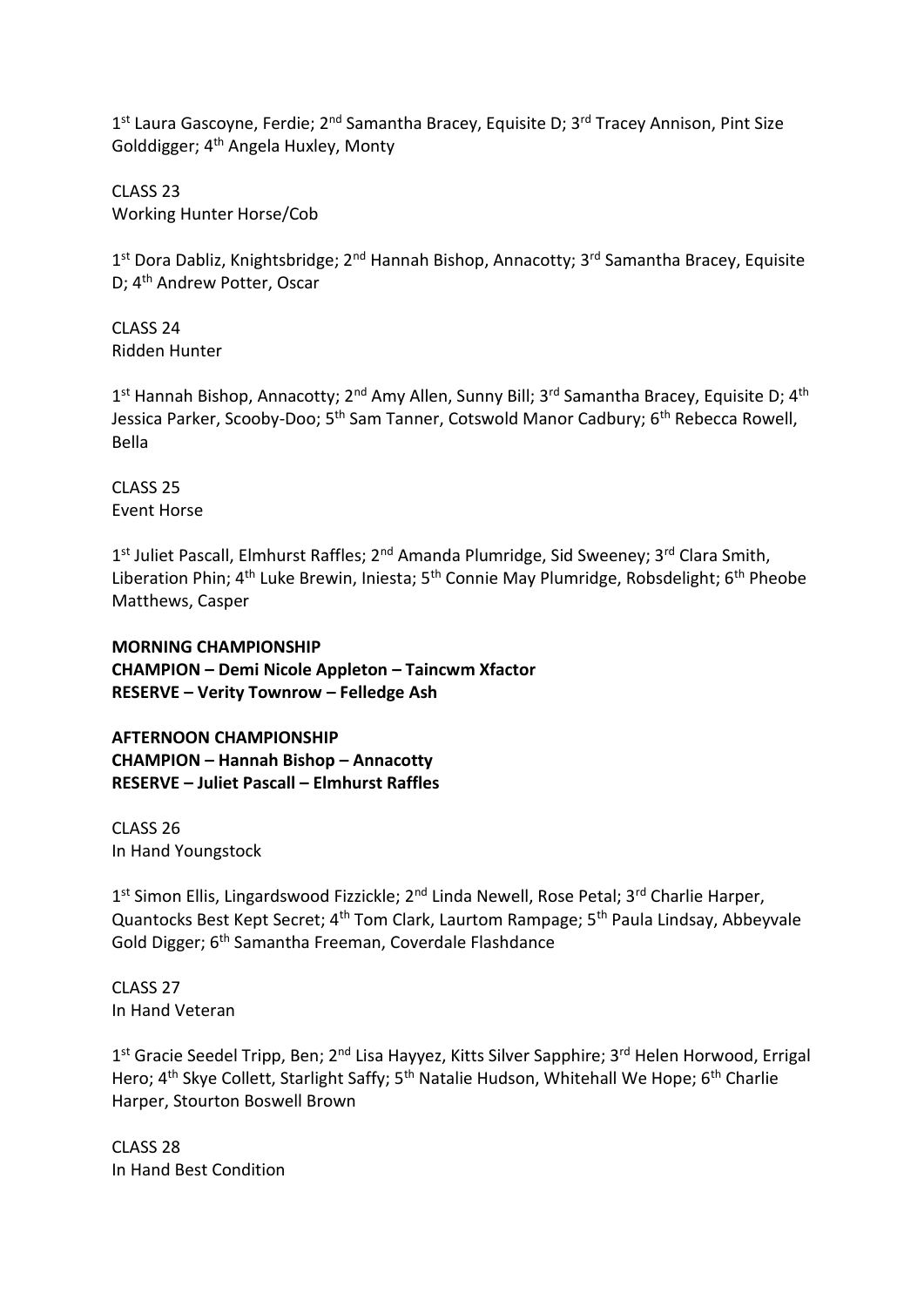1<sup>st</sup> Caroline Trelfall, Carrock Alice; 2<sup>nd</sup> Helen Horwood, Errigal Hero; 3<sup>rd</sup> Finbarr O'Donoghue, Tysilio Ffinan; 4<sup>th</sup> Brooke Stringer, Burst My Bubble; 5<sup>th</sup> Poppy Cullum, Corstan Prince Charming; 6th Bethan Griffith, Bethan's Obsidian

CLASS 29a In Hand M&M (small – reg)

1<sup>st</sup> Simon Ellis, Lingardswood Fizzickle; 2<sup>nd</sup> Poppy Hanshaw, Conway Teddy Edward; 3<sup>rd</sup> Gavina Semonella, Hammered Fire Stone; 4th Rebecca Lee, Firle Gideon; 5th Linda Newell, Rose Petal; 6<sup>th</sup> Laura Andrews, Hilin Montana

CLASS 29b In Hand M&M (small - unreg)

1<sup>st</sup> Caroline Pluck, Polsue Manor Miss Poppet; 2<sup>nd</sup> Bethan Griffith, Bethan's Obsidian; 3<sup>rd</sup> Lisa Hayyez, Kitts Silver Sapphire; 4<sup>th</sup> Serena Turner, Gold Star

CLASS 30a In Hand M&M (large – reg)

1<sup>st</sup> Caroline Threlfall, Carrock Alice; 2<sup>nd</sup> Sheree Hunt, Foeluchaf Sky Boy; 3<sup>rd</sup> Carmen Streams, Grey Rock Noah; 4<sup>th</sup> Rebecca Lee, Lurgan Farragon II; 5<sup>th</sup> Scarlet Kremer, Morry Blue John; 6<sup>th</sup> Natalie Vallum, Fotstan Prince Charming

CLASS 30b In Hand M&M (large – unreg)

1<sup>st</sup> Tom Clark, Dorneyrow Alkatraz; 2<sup>nd</sup> Charlie Harper, Quantocks Best Kept Secret; 3<sup>rd</sup> Skye Collett, Starlight Saffy; 4th Inske Allso, Offham Warrior

CLASS 31 Pony Club Pony

1<sup>st</sup> Jessica Lindsay, Treflan Sibrwd; 2<sup>nd</sup> Isobel Radford Jones, Viterwaarders 1<sup>st</sup> Edition; 3<sup>rd</sup> Serena Turner, Gold Star

CLASS 32 Show Hunter Pony

1<sup>st</sup> Kerri Rees, Dax; 2<sup>nd</sup> Jessica Ward, Holyoake Galaxy

CLASS 33a Ridden M&M (small)

1<sup>st</sup> Rebecca Lee, Firle Gideon; 2<sup>nd</sup> Jessica Ward, Holyoake Galaxy; 3<sup>rd</sup> Charlie Harper, Stourton Boswell Brown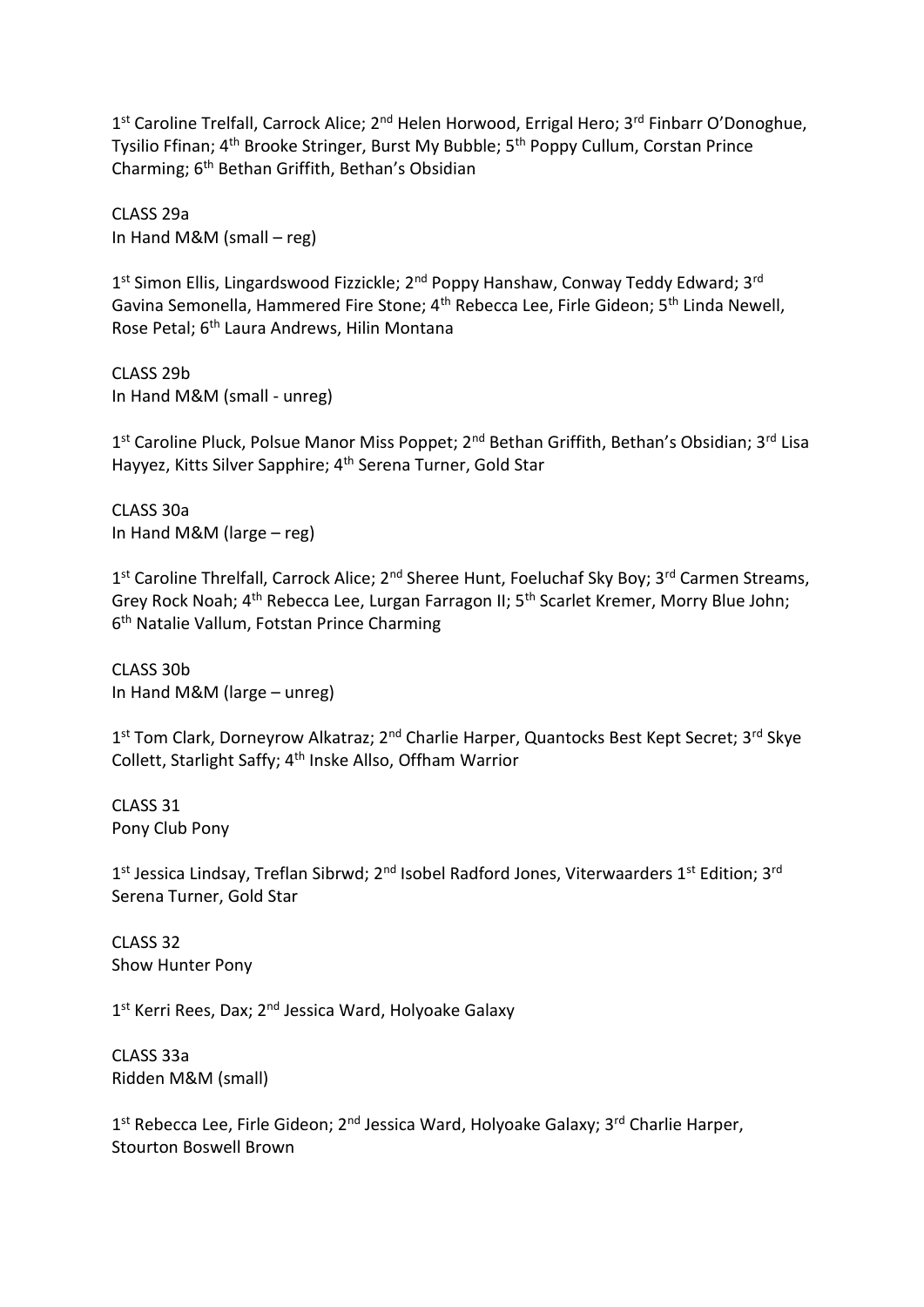CLASS 33a Ridden M&M (small - unreg)

1st Serena Turner, Gold Star

CLASS 34 Ridden M&M (large)

1<sup>st</sup> Heather Carey, Walstead Guiness; 2<sup>nd</sup> Annabelle Proctor, King Mirah; 3<sup>rd</sup> Rebecca Lee, Lurgan Farragon II; 4<sup>th</sup> Pauline Phillippe, Tawnydun Thady; 5<sup>th</sup> Scarlet Kremer, Morry Blue John

**MORNING CHAMPIONSHIP CHAMPION – Simon Ellis – Lingardewood Fizzickle RESERVE – Tom Clark – Dorneywood Alkatraz**

**AFTERNOON CHAMPIONSHIP CHAMPION – Heather Carey – Walstead Guiness RESERVE – Rebecca Lee – Firle Gideon**

CLASS 35 In Hand Cob

1<sup>st</sup> David Shears, Bonnie; 2<sup>nd</sup> Karen Litchfield, Buddy; 3<sup>rd</sup> Rebecca Knight, Anna; 4<sup>th</sup> Jane Schofield, Black Betty

CLASS 36 In Hand Odd Coloured

1<sup>st</sup> Kirsten Farr, Atlas; 2<sup>nd</sup> Emma Jardine, Merribridge Superman

CLASS 37 In Hand Coloured

1<sup>st</sup> Tom Clark, London Pride; 2<sup>nd</sup> Emily Creaser, Caerini Y Tywysog Olaf; 3<sup>rd</sup> Courtney Kremer, Mighty Marley; 4<sup>th</sup> David Shears, Bonnie; 5<sup>th</sup> June Uhart, Calisto; 6<sup>th</sup> Daniel Brewster, Bertie

CLASS 38 In Hand Warmblood

1<sup>st</sup> Clara Smith, Liberation Phin; 2<sup>nd</sup> Charlotte Woodall, Vinnie

CLASS 39 Ridden Warmblood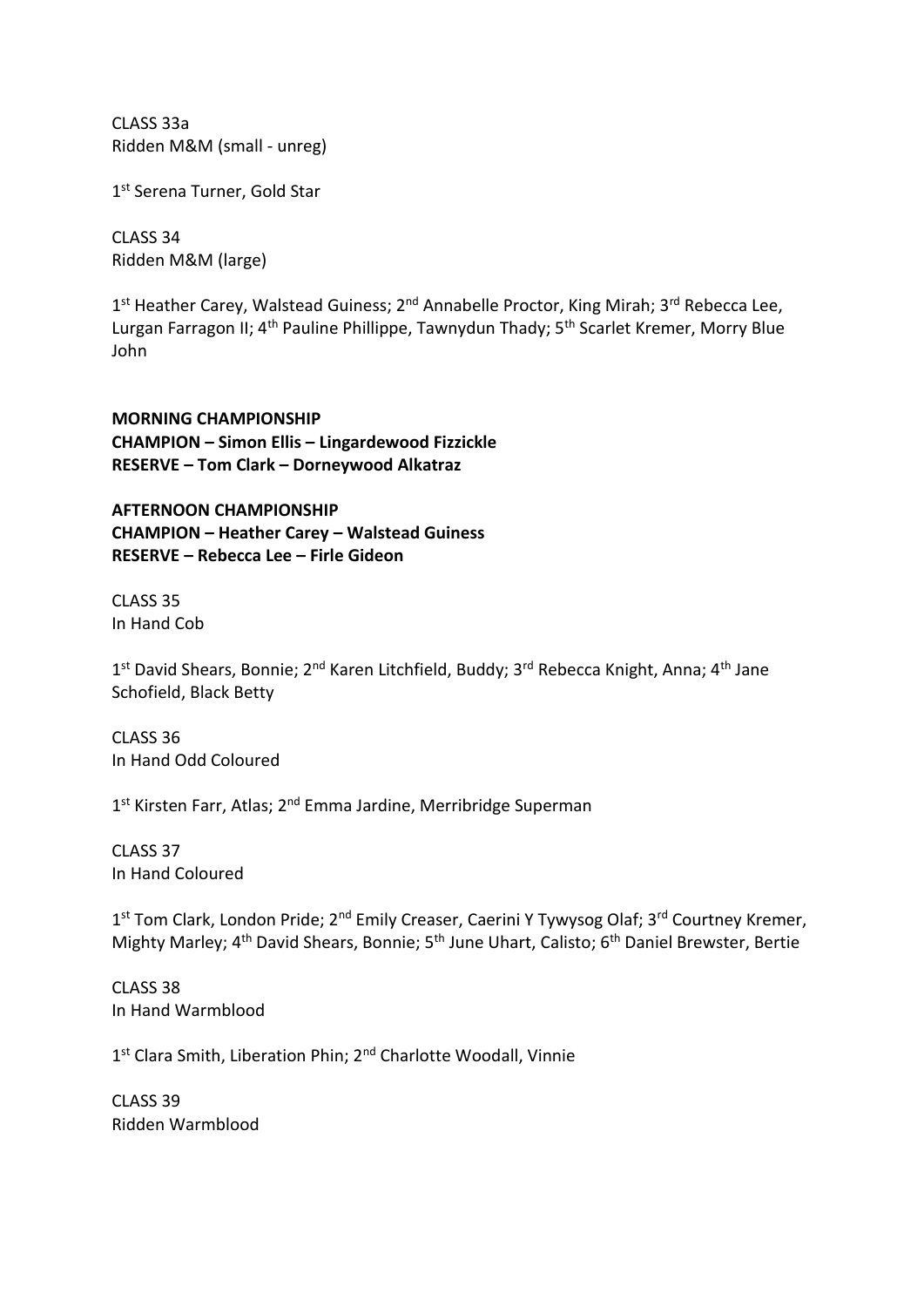1<sup>st</sup> Collean Baker, Honor Bound; 2<sup>nd</sup> Clara Smith, Liberation Phin; Hannah Lamey, Westpoint Fuego

CLASS 40 Ridden Cob

1<sup>st</sup> Valerie Janes, Heather Boy; 2<sup>nd</sup> Jane Imbush, Knight Fury; 3<sup>rd</sup> Bethany O'Brien, Southill Farm Maid of Honour; 4th Jenifer Flatman, Dixie Do How Do You Do

CLASS 41 Ridden Odd Coloured

1<sup>st</sup> Fiona Manning, The Alchemist; 2<sup>nd</sup> Tracey Annison, Pint Size Golddigger; 3<sup>rd</sup> Kirsten Farr, Atlas; 4th Lizzie Dilley, Miss Dior

CLASS 42 Ridden Coloured

1<sup>st</sup> Emily Creaser, Caerini Y Tywysog Olaf; 2<sup>nd</sup> Sarah Kay Lamb, Shybout Blue John; 3<sup>rd</sup> Kerri Rees, Dax; 4<sup>th</sup> Denise Foster, Makers Grand Design; 5<sup>th</sup> Ellie Seedel Tripp, Coldmooreseehim; 6 th Amanda Kiernan, Kiltilane Holly

**MORNING CHAMPIONSHIP CHAMPION – Tom Clarke – London Pride RESERVE – Claire Smith – Liberation Phin**

**AFTERNOON CHAMPIONSHIP CHAMPION – Colleen Baker – Honor Bound RESERVE – Emily Creaser - Caerini Y Tywysog Olaf**

CLASS 43 Best Turned Out

1<sup>st</sup> Elodie Wines, Changford Leon; 2<sup>nd</sup> Courtney Kremer, Mightly Marley; 3<sup>rd</sup> Isabelle Fox, Friars Red Wings; 4th Demi Nicole Appleton, Gosford Lillia; 5th Millie Hunter, Deanhills Fascination; 6<sup>th</sup> Sophia Everett, Golden Girl; 7<sup>th</sup> Fleur Salbany, Castleside Jiminy Cricket; 8<sup>th</sup> Lucinda Everett, Twinkle Toes

CLASS 44 Lead Rein Pony

1<sup>st</sup> Millie Hunter, Deanhills Fascination; 2<sup>nd</sup> Isabelle Fox, Friars Red Wings; 3<sup>rd</sup> Alice Taylor, Lizwell Fielder; 4<sup>th</sup> Sophia Everett, Golden Girl; 5<sup>th</sup> Mia McIlroy, Cayberry Heatwave; 6<sup>th</sup> Johnny Ashcroft, Sparkle; 7<sup>th</sup> Bobby Bennett, Ravensroost Soloman

CLASS 45 First Ridden Pony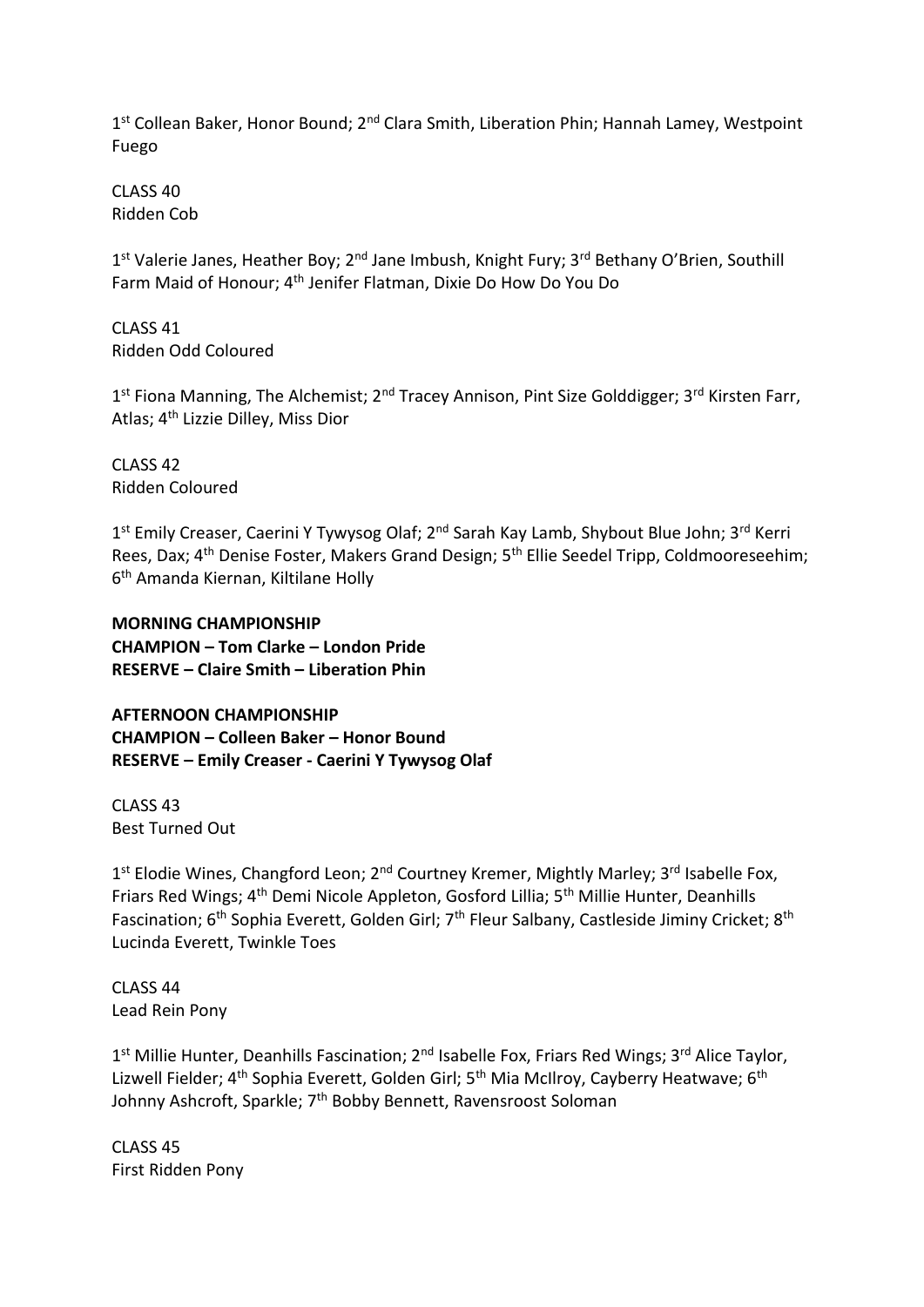1<sup>st</sup> Ruby Robins, Megan; 2<sup>nd</sup> Jessica Lindsay, Treflan Sibrwd; 3<sup>rd</sup> Isla Hunter, Deanhills Fascination; 4<sup>th</sup> Felicity Ashcroft, Lillibrooke Mischief; 5<sup>th</sup> Millie May Prater, Josh; 6<sup>th</sup> Poppy Hanshaw, Conway Teddy Edward

CLASS 46 Ridden Veteran

1<sup>st</sup> Bettina Tunnell, Chase Comet; 2<sup>nd</sup> Bethan Shuttleworth, Izzy (Best Over 21); 3<sup>rd</sup> Libby Moore, Brock Golden Boy; 4<sup>th</sup> Jack Lawrence, Dunamon; 5<sup>th</sup> Andrew Potter, Oscar; 6<sup>th</sup> Juliette Horwoor, Errigal Hero

CLASS 47a Novice Rider (Under 16)

1<sup>st</sup> Matilda Lambert, BKS Checkmate; 2<sup>nd</sup> Bella Noakes, Ravensroost Solomon; 3<sup>rd</sup> Fleur Salisbury, Castleside Jiminy Cricket; 4<sup>th</sup> Honey Gregan, Ready Freddy Go

CLASS 47b (Over 16)

1<sup>st</sup> Quiana Higgins, Summerhill Rocking Robin; 2<sup>nd</sup> Jessica Strickson, Colone Lucas; 3<sup>rd</sup> Lucia Salinas, Papa Smurf

CLASS 48a Novice Ridden

1st Skye Collett, Starlight Saffy

CLASS 48b

1<sup>st</sup> Sarah Kay Lamb, Shybont Blue John; 2<sup>nd</sup> Amanda Kiernan, Gambler V; 3<sup>rd</sup> Wendy Gould, Hollyhill Star; 4<sup>th</sup> Joanne Trivedi, Schieferstein Myissa; 5<sup>th</sup> Anita Smith, Silver Jubileigh; 6<sup>th</sup> Emily Creaser, Caerini Y Tywysog Olaf; 7th Quiana Higgins, Summerhill Rocking Robyn

CLASS 49 Retrained Racehorse

1<sup>st</sup> Fiona Robertson, Great Link; 2<sup>nd</sup> Amanda Plumridge, Sid Sweeney; 3<sup>rd</sup> Connie May Plumridge, Robsdelight; 4th Victoria Page, Planetoid

CLASS 50 Riding Club Horse